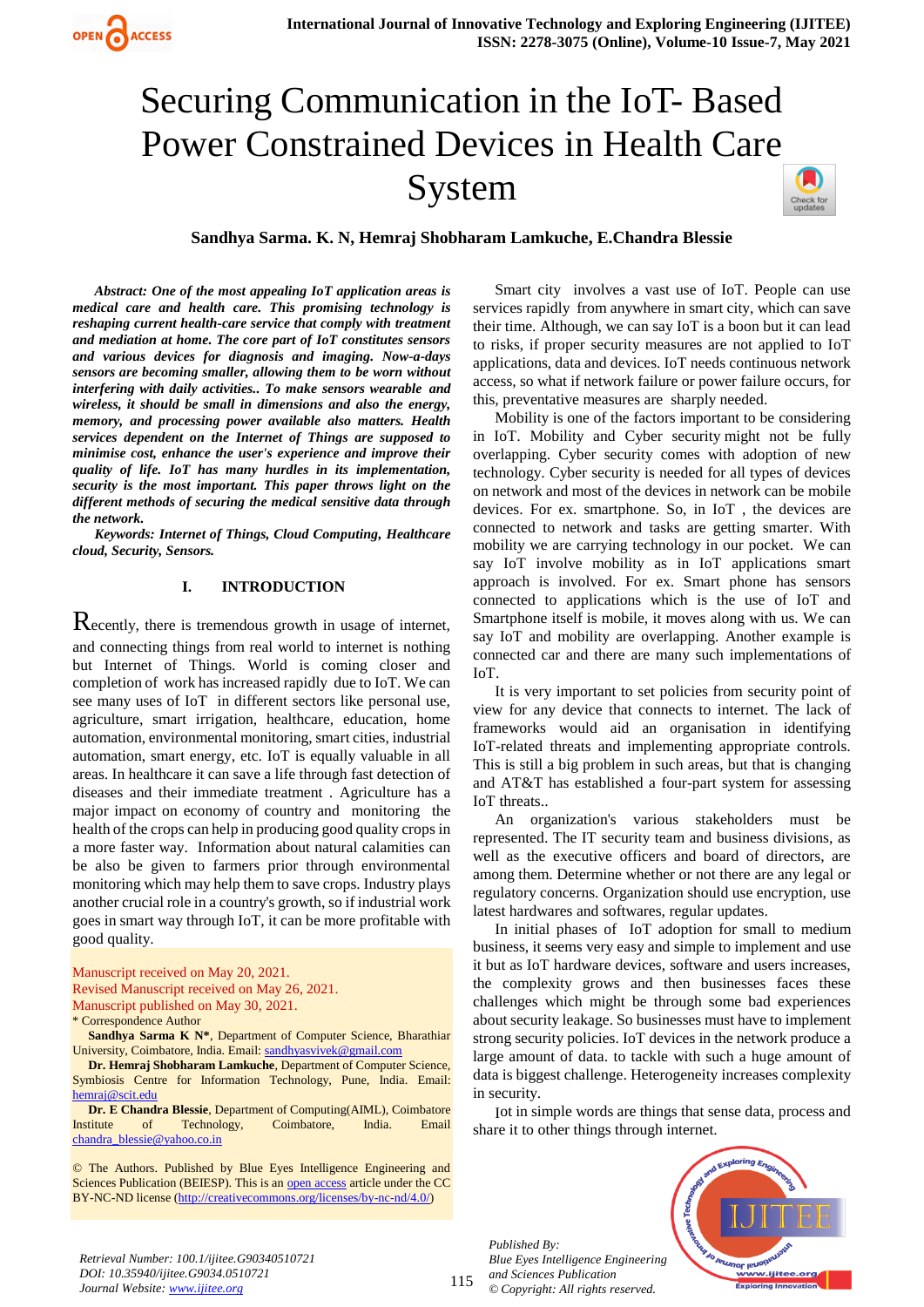IoT systems consists of sensors or devices that send data to cloud, software processes it and has ability to send data over a network without requiring human-to-human or human-to-computer interaction .Wiki leaks in March-17 made to think how much the data stored in cloud server is safe and secure in the future. In the near future IoT is poised to play a strong role in all aspects of health care. With the aid of health-care data, researchers and physicians can access a wealth of information that can be used to assess a patient's health and well-being, confirm whether the patient is displaying any disease symptoms, and eventually predict which disease the patient will develop.

Analyzing and forecasting a patient's health and well-being would necessitate a significant amount of storage and computation. Cloud computing has solved the issue of data storage and computation, allowing us to focus on other things. When such a large volume of private data is obtained from various patients, we must ensure that the data is maintained in its integrity. The data collected through the body sensors should be transmitted to the central medical server of the hospital and should be accessible to only the specified doctors, as the patient's body data is sensitive data. Here in this paper we discuss the various security methods proposed to protect this sensitive data.

## **II. IOT IN HEALTH CARE**

It is a heterogeneous computing, communicating system of apps that connect patients and health providers. Few examples are headsets that measure brainwaves, Clothes with sensing devices, BP/Glucose/ECG/Pulse/ monitors and any wearable technology device. IoT has major impact in health care by reducing the cost and improving the treatment. IoT technologies in healthcare benefit patients, families, physicians, hospitals, and insurance providers.

**Patients** – Patients have access to personalized attention through wearable devices such as blood pressure and heart rate monitoring cuffs, glucometers, and other wirelessly linked devices. These devices can be set to remind you of some things like calorie counting, exercise, appointments, blood pressure changes, and much more.

The Internet of Things has changed people's lives, especially the lives of elderly patients, by allowing them to track their health in real time. This has a major effect on lonely people and their families. Family members and concerned health practitioners receive alerts from a warning system, if a person's normal activities are disrupted or changed.

**Physicians –** Wearables and other IoT-enabled home monitoring equipment will help physicians keep better track of their patients' health. Data from IoT devices can assist clinicians in determining the appropriate treatment process for their patients and achieving the desired results.

**Hospitals -** Hospitals can benefit from IoT devices in a variety of ways, in addition to monitoring patients' health. Wheelchairs, defibrillators, nebulizers, oxygen pumps, and other monitoring devices are all monitored in real time using IoT devices with sensors.

**Health Insurance Companies –** There are numerous opportunities for health insurers with IoT-connected intelligent devices. Insurance companies can leverage data captured through health monitoring devices for their underwriting and claims operations. This data will enable

them to detect fraud claims and identify prospects for underwriting.

Sensors are used in IoT are for/in video surveillance and lightning systems, intelligent devices for monitor environmental conditions, cameras, traffic lights, connected cars and many other smart devices in cities. Connected ambulance, intelligent medical devices, traffic flow optimization-connected traffic cameras, smart factory, smart roads, pet tracking, Smoke detectors, water metres, garbage cans, vending machines, and gas monitoring health of Buildings- periodically send a radio signal of suitable amplitude and phase characteristic to inform about the structure's state/health, water level for lakes, streams, sewages, gas concentration in the air for cities, laboratories, and deposits, soil humidity and other characteristics, inclination for static structures (e.g., bridges, dams),position changes (e.g., for landslides),lighting conditions either as part of combined sensing or standalone, to detect intrusions in dark places, infrared radiation for heat (fire) or animal detection, waste management, smart parking - Radio Frequency Identification (RFID) is useful for vehicle identification systems, smart health.

## **III. RELATED WORKS**

Patients always want the doctors and hospitals to assist them with high efficiency without revealing their identities to the cloud server For wearable devices such as bracelets, ornamentation, patches, caps, t-shirts, bands, glasses, wearable processes can be tailored to the "real body." This equipment has been used to contact the person who monitors the disease and personal health of patients. The information gathered is then been sent to the central and internal research centre. Three elements used to monitor are wearable devices such as cameras, machine buildings and exhibits. Wearable devices may provide natural statistics, including calories, steps, heart rate, blood pressure; time spent exercising, and so on. The effect of these devices is enormous and of course very strong, which has a good focus on monitoring the physical health of our users.

Various wearable devices as given below:

# **A. Pulse Oximetry:**

This device measures the difference in skin blood flow associated with the cardiac cycle and checks the human body's oxygen saturation level. The pump oximeter, containing an image detector and light-emitting diodes (LEDs), is connected to the finger or ear. The red light sent or carried back into the human body testsinfrastructure. The distinction between the level of the installation and the amount of deoxygenated hemoglobin helped to measure oxygen saturation. It is used to calculate the heart rate as Photo Plethysmo Graph (PPG).

#### **B. Electrocardiography (ECG):**

A waveform that monitors the heart continues to function and provides time information.

There is also restricted readiness for automation for ECG calculation based on wireless sensor devices.

*Published By: Blue Eyes Intelligence Engineering and Sciences Publication © Copyright: All rights reserved.*



*Retrieval Number: 100.1/ijitee.G90340510721 DOI: 10.35940/ijitee.G9034.0510721 Journal Website: www.ijitee.org*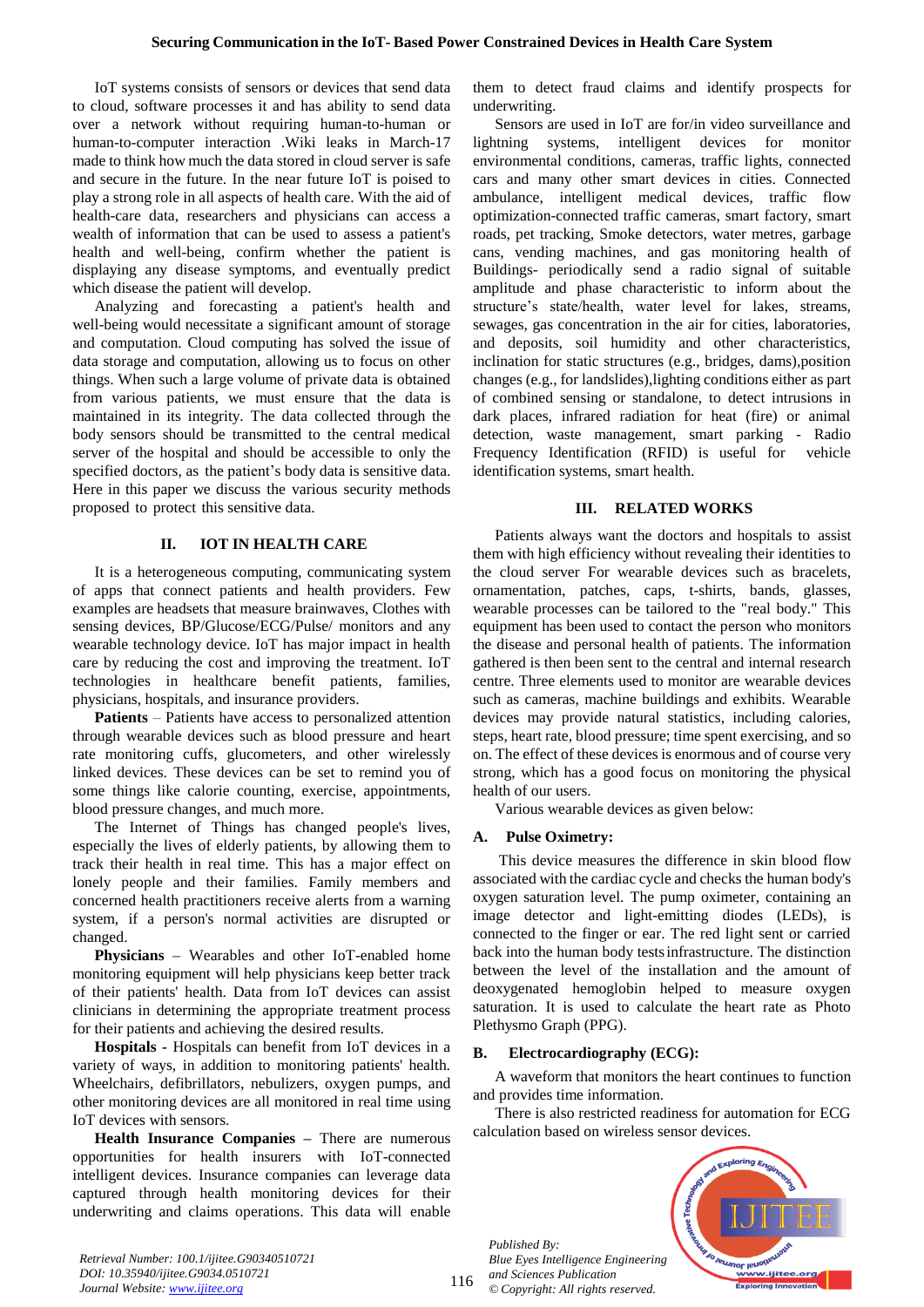

# **C. Blood Pressure:**

The energy used by blood pumping into the blood vessels helps to quantify it. The oscillometric approach is used to calculate these types of sensors for the hand frame and systolic readings.

## **D. Electromyography (EMG):**

The muscle research works by looking at the muscle's electrical signals. For all electric signals EMG is the spatio-temporal DRM. The EMG signal therefore provides an efficient way to monitor human muscles' activities.

## **E. Electroencephalography (EEG):**

The electroencephalogram (EEG) is a description of human brain functions. The Wireless Intelligent Sensor (WISE) is a low-frequency control system with EEG data acquisition, wireless connectivity, analogue signal synchronisation, and low-level real-time signal processing capabilities.



#### **Implantable Devices**

Artificial Implants are implanted under the jar of the human body to help improve a component or structure. Implants are more widely used for multiple applications including neural prosthesis, orthopedics, heart stent, artificial pacemakers, etc. Any organic material such as apatite, silicone, titanium can be extracted from the outside layer of the implanted equipment, and the contents must be chosen according to the human body's specifications. Ceramics, metals and polymers may be manufactured from materials used for artificial devices. The following are other equipment listed:

# **A. Glucose Monitoring:**

A mixed membrane in the tumor tissue is the competent procedure for the implantation of the sensor. During the 30s, body sugar levels can be tracked and data transmission occurs approximately every 5 minutes. When the sensors are in place and the level of glucose can be regulated, an alternative to the insulin level is given.

#### **B. Implantable Neural Stimulators:**

These types of electrical stimulation trigger electric impulses to relieve chronic pain in the human spinal cord or brain.

# **Applications of IoT in Healthcare**

Patients and adults can live independently with the help of healthcare apps. IoT sensors are used during this period for diagnosing and re-evaluation of their wellbeing and sending alerts in unlawful circumstances. The IoT device itself will advise the patient appropriately when other minor problems are detected". "The sections below cover the different IoT uses in healthcare.

They are split into two general types of health applications made for IoT: single step and mixed mode.

**A.Single status applications:** such applications designed for a specific disease.

- **Glucose Sensitivity:** Diabetes is a metabolic condition if the sugar level at a long-term period is above average. The blood sugar control system generates blood glucose of some kind and helps to prescribe a healthy diet, appropriate tests and medications. It is currently proposed an m-IoT configuration process that is not permitted based on glucose.To this end, different sensors are linked in patients through the correct provider of IPv6 connectivity. In the operating system, it creates an IoT-based communication unit that transmits the information gathered to the level of blood sugar. A collector of glucose, a computer or a smart phone and the processor is included in this package. A standard IoT- based detector for glucose levels is also proposed.
- **Blood Pressure Monitoring System:** High blood pressure shows the heart pumping through the body powerfully. The method of IoT promotes the diagnosis and treatment of health problems, including blood pressure (BP), hemoglobin (HB), levels of blood sugar and abnormal cell growth. An IoT system for blood pressure, diabetes and obesity treatment.
- **Body Temperature Monitoring:** Body temperature control and tracking is an essential component in health applications. The homeostasis change depends on the temperature of the body, based on the m-IoT principle. Telos Bmote software body-sensor sensors have clear and efficient internal performance. On the top of an IoT unit, the body temperature control device is centered on the home port. It supports the control and calculation of the temperature infrared detection and RFID module.
- **Oxygen Saturation Monitoring System:** The Pulse oximeter is used to measure oxygen in the blood continuously. The use of IoT with pulse oximetry is useful for technical applications. The benefit of IoT-based pulse oximetry is addressed by coAP-based health care system studies. Ninin shows the function of the Wrist OX2 oximeter machine.

This system is wired to Bluetooth and links the sensor directly to Monere. To track remote patients, an IoT-based norm and low-pulse oximeter is used. The IoT network allows this system to continuously monitor the health of patients.





*Retrieval Number: 100.1/ijitee.G90340510721 DOI: 10.35940/ijitee.G9034.0510721 Journal Website: www.ijitee.org*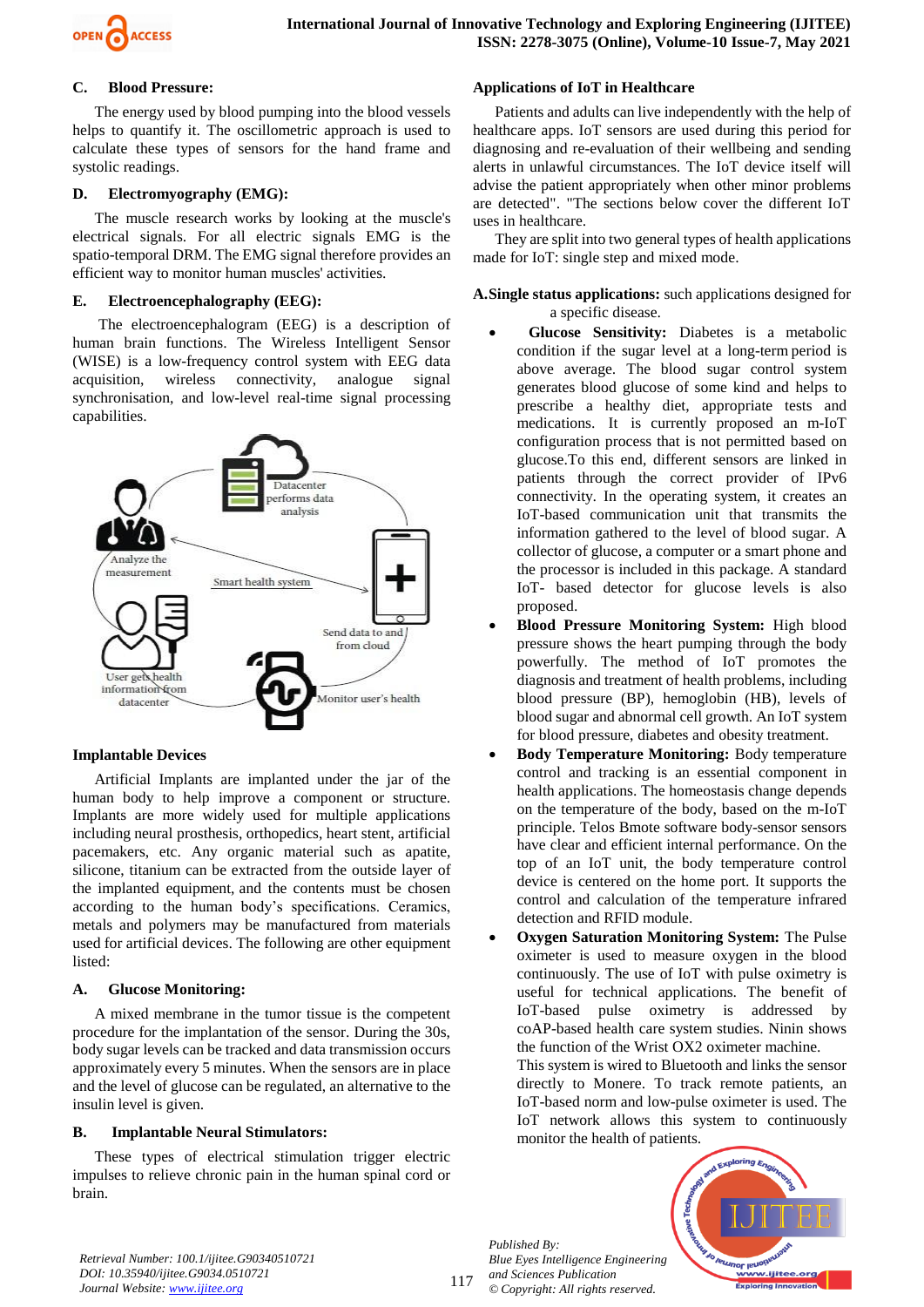- **ECG (Electrocardiogram) Monitoring System:** The ECG monitoring unit has the option of displaying the user / patient ECG waves. A patient's medical report is published by gathering ECG signals and uploading data to the cloud network. Provides user inputon the basis of the collected information. With a traditional analogue to digital transformer, the IIo-OTG microcontroller transforms ECG signals and downloads a binary file output from the cloud network for analysis and identification of irregular conditions for human health. The full advantage of these machines decreases waiting times and decreases facilities in hospitals and emergency departments.
- **B. Consolidated status requests:** These applications can treat certain diseases together.
	- **Wheelchair Management System:** Comfortable wheelchairs are suggested by experts to save the lives of the elderly and individuals with disabilities. IoT plays a significant role in speeding up this process in this region. Smart wheelchairs are fitted with different sensors to track seat movement and also to display the status of patient / user.
	- **Rehabilitation System:** The process of regenerating population growth issues and a lack of life skills can be improved by IoT. The capabilities of physically disabled people can be strengthened. In order to strengthen the recovery mechanism, the Body Sensor Network was introduced. Ontology-based automation architecture reveals that IoT can be a great way to manage information in real time. The Early Childhood Education programmed, the intelligent city medical recovery programmed and the integrated goal technology programmed are many of the services that IoT has created.

**Healthcare Solutions Using Smartphone:** The electronic device control system with sensors has so far been seen on the Smartphone. Specific mobile applications are offered in the healthcare sector to support patients, provide medical training and provide initial training. A range of software and hardware products that portray the Smartphone as a useful tool in healthcare are being developed.



This can be achieved through anonymous authentication discussed by Abid Mehmood.et.al[4].The proposed scheme uses rotating group signature scheme based on Elliptic curve cryptography to provide anonymity to the patients.

Mohamed Elhoseny et al. [5], proposed steganography techniques and hybrid encryption algorithms to hide digital information in an medical image. The encryption scheme is formed by combining Advanced Encryption Standard-AES, and Rivest,Shamir and Adleman – RSA algorithms. The paper also aims in improving the security of medical data transmission by integrating steganography and hybrid encryption techniques.

In the paper proposed by Haiping Huang et al. [1] an health care system is designed that proposes secured medical data transmission from Wireless Body Area Networks(WBAN) to Wireless Personal Area Networks(WPAN). Homomorphic encryption based on matrix scheme is used to ensure privacy. It also enacts privacy-protecting policies in order to improve connectivity between users' smartphones and embedded medical devices.

Signal Scrambling is another powerful method used in modern data communication schemes to secure data and provide synchronization between transmitter and the receiver. In the paper proposed by Shu-Di Bao et al.[2], sensitivehealth care data is secured and for added security, a small piece of data is used to partition and scramble the health care data. The scrambled data is stored in the cloud, while the tiny data is held locally for retrieval.

The term "cloud of things" refers to the combination of cloud computing and the Internet of Things. Mukhtar M E Mahmoud et.al ,,s literature[6] analyses CoT architectures and platforms and also implementation of CoT in smart health care. Different energy efficiency methods in CoT that can be applied in health care is analyzed deeply in the paper.

IoMT is a new term introduced in the paper [7] by Ankur Limaye et al . The paper paves a way for researches on new optimization techniques that enable efficient execution of emerging IoMT. Edge computing is used to solve bandwidth bottlenecks. A benchmark suite HERMIT which comprises of applications spanning various domains in health care is introduced for IoMT.

Hadeal Abdulaziz Al Hamad et al.[3] in their paper focusedon fog computing facility to secure health care private data in cloud. A tri-party one-round authenticated key agreement protocol was proposed based on bilinear pairing cryptography. Decoy technique is used to store and access private heath care data.

Attribute Based signature (ABS) is a very useful technique for the privacy protection of users and suitable for anonymous authentication and privacy access control . LPPMSA scheme proposed by Jingwei Liu et al [8]is based on multi authority ABS to ensure that the sensitive information of users is not disclosed.

Block chain technology has strong potential to improve the management of medical data, as it does not suffer from issues like single point of failure, centralized data stewardship and system vulnerability found in traditional client – server and loud based health care data management system.

[9] authored by Leila.et.al proposed light weight bock chain architecture for health care data management reduces the computational and communication overhead compared to Bitcoin network.



*Retrieval Number: 100.1/ijitee.G90340510721 DOI: 10.35940/ijitee.G9034.0510721 Journal Website: www.ijitee.org*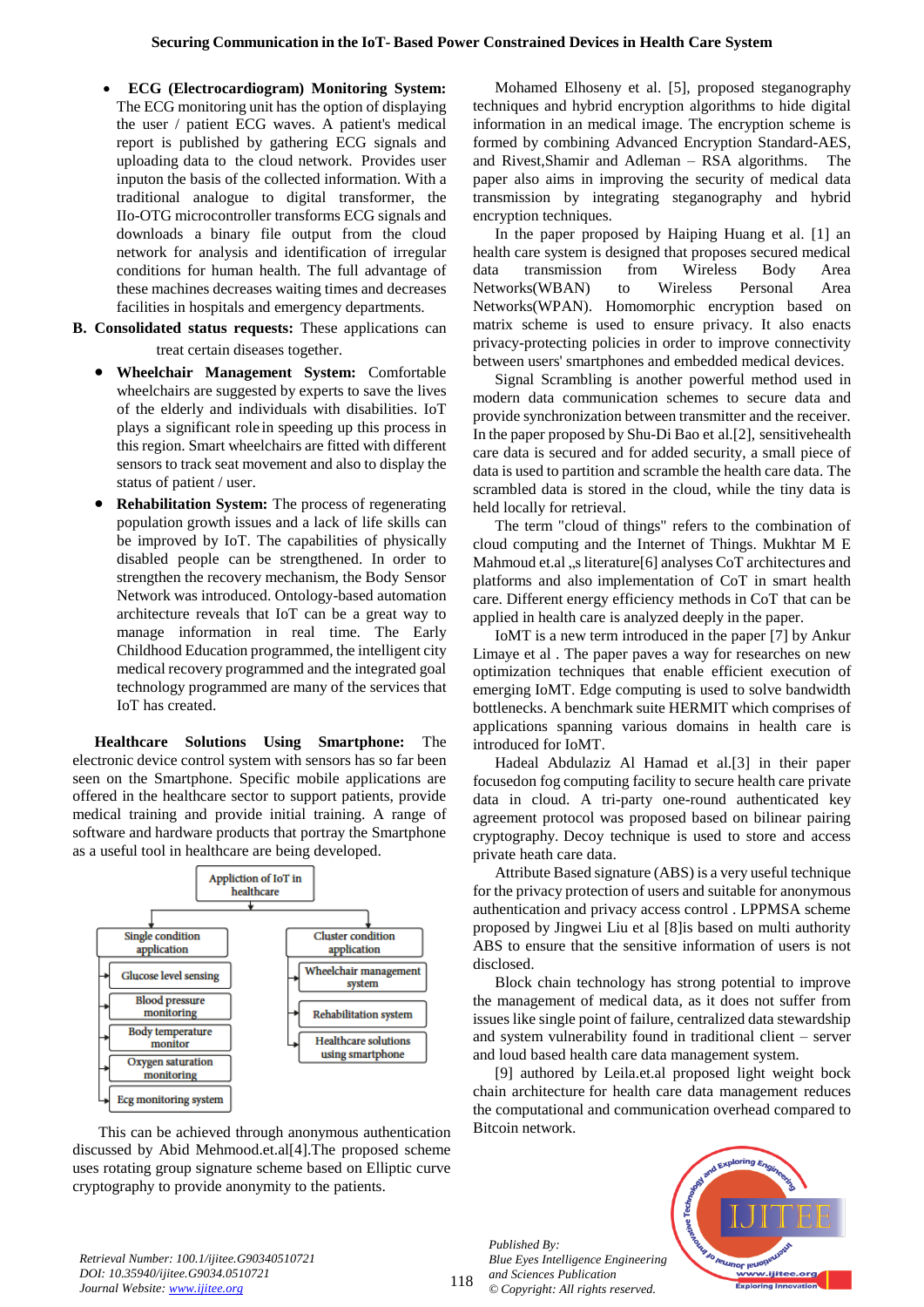

Fengwei Wang.et.al proposed a new scheme PCML[10] to address the security issues and improve the accuracy of online medical diagnosis service. Based on Paillier cryptosystem with threshold decryption and distributed skyline computation, health care centers can securely learn a global diagnosis model with their local diagnosis models in the assistance of cloud. LIST[11] is proposed by Yang et.al in

which patient data are encrypted end-to-end from a patient's mobile device to data users and it also enables efficient keyword search. Attribute based encryption is opted to provide fine grained access on encrypted data.

## **IV. REVIEW OF PAPERS**

## **Table 1 summarizes the contributions and concepts explained in each paper along with the author name and year of publishing.**

| Ref. No        | <b>Title of Paper</b>                                                                          | <b>Author and Year</b>                    | Contribution                                                                             | <b>Concept Used /Remarks</b>                                      |
|----------------|------------------------------------------------------------------------------------------------|-------------------------------------------|------------------------------------------------------------------------------------------|-------------------------------------------------------------------|
|                | Private and secured MedicalData                                                                | Haiping                                   | Huang Proposes a secured medical datatransmission from                                   | Homomorphic encryptionbased                                       |
| $\mathbf{1}$   | Transmission and Analysisfor wireless                                                          | et al.                                    | Wireless Body Area Networks(WBAN)to                                                      | on matrix scheme isused to ensure                                 |
|                | Sensing Health careSystem                                                                      | (2017)                                    | Wireless Personal Area Networks(WPAN).                                                   | privacy.                                                          |
|                | A Method of Signal Scrambling to                                                               |                                           |                                                                                          |                                                                   |
| 2              | Secure Data storage for Healthcare                                                             | Shu-Di Bao et al.                         | The data is scrambled beforestoring in cloud.                                            | Signal Scrambling.                                                |
|                | Applications.                                                                                  | (2017)                                    |                                                                                          |                                                                   |
|                | A Security Model for Preserving the                                                            |                                           |                                                                                          |                                                                   |
| 3              | Privacy of Medical Big Data in a                                                               | Hadeal Abdulaziz Al<br>Hamad et al (2017) | Fog computing facility is used to secure health<br>care private data in cloud.           |                                                                   |
|                | Healthcare Cloud Using a Fog                                                                   |                                           |                                                                                          | Fog computing, Bilinear pairing<br>cryptography, Decoy technique. |
|                | Computing Facility With                                                                        |                                           |                                                                                          |                                                                   |
|                | Pairing Based Cryptography                                                                     |                                           |                                                                                          |                                                                   |
| $\overline{4}$ | Anonymous Authentication Scheme                                                                | Abid Mehmoodet al.<br>(2018)              | Provides anonymous authentication to patients<br>whodo not want to reveal their identity | Rotating Group signaturescheme                                    |
|                | for Smart Cloud Based Healthcare                                                               |                                           |                                                                                          | based on Ellipticcurve                                            |
|                | Application                                                                                    |                                           |                                                                                          | cryptography                                                      |
| 5              | <b>Secure Medical DataTransmission</b><br>Model for IoT - Based Healthcare                     | al.(2018)                                 | Mohamed Elhoseny et Provides a method to hide digital information in<br>medicaldata      | Steganography technique                                           |
|                |                                                                                                |                                           |                                                                                          | .Combination of AES and RSA                                       |
|                |                                                                                                |                                           |                                                                                          | algorithms to encrypt the secret                                  |
|                | <b>Systems</b>                                                                                 |                                           |                                                                                          | data before                                                       |
|                |                                                                                                |                                           |                                                                                          | hiding.                                                           |
| 6              | Enabling Technologies onCloud of<br>Things for Smart Healthcare                                | Mukhtar M. E.<br>Mahmoud et al. (2018)    | Analyses CoT architectures andplatforms and also                                         | Survey paper on Cot architectures                                 |
|                |                                                                                                |                                           | implementation of CoT in                                                                 | in healthcare                                                     |
|                |                                                                                                |                                           | context of smart health care                                                             |                                                                   |
| $\overline{7}$ | HERMIT: A Benchmark Suitefor the<br>Internet of Medical                                        | Ankur Limaye etal.<br>(2018)              | Optimization techniques that enable efficient<br>execution of emerging IoMT              | Edge computing.                                                   |
|                |                                                                                                |                                           |                                                                                          |                                                                   |
|                | things.                                                                                        |                                           | Privacy protection of users and anonymous                                                |                                                                   |
| 8              | Ligtweight and Privacy - Preserving<br>Medical ServiceAccess for Healthare<br>Cloud . LPP-MSA. | Jingwei Liu et al<br>(2019)               | authentication of users and privacy access control                                       | Multi authority AttributeBase                                     |
|                |                                                                                                |                                           | .It ensures that the sensitive information of                                            | Signature.                                                        |
|                |                                                                                                |                                           | users is not disclosed.                                                                  |                                                                   |
|                |                                                                                                |                                           | Proposed light weight bock chain architecture for                                        |                                                                   |
| 9              | Lightweight<br>Blockchain                                                                      | Leila.et.al.(2019)                        | healthcare data management to improve the                                                |                                                                   |
|                |                                                                                                |                                           | management ofmedical data, reduces the                                                   | Block chain.                                                      |
|                |                                                                                                |                                           | computational<br>and                                                                     |                                                                   |
|                |                                                                                                |                                           | Communication overhead compared to Bitcoin                                               |                                                                   |
|                |                                                                                                |                                           | network.                                                                                 |                                                                   |
| 10             | Privacy-Preserving Collaborative<br>Model LearningScheme for                                   | Fengwei Wang.et.al<br>(2019)              | A new scheme [PCML] to address the security                                              | Based on Paillier cryptosystem                                    |
|                |                                                                                                |                                           | ssues and improve the accuracy of online medical                                         | withthreshold decryption and                                      |
|                | E-Healthcare                                                                                   |                                           | diagnosis service.                                                                       | distributed skyline computation                                   |
| 11             | Light weight Shareable and Traceable<br>Secure Mobile Heath System                             | Yang Yg et al. $(2020)$                   | End-to-end encryption of data from a patient's                                           |                                                                   |
|                |                                                                                                |                                           | mobile device to data users and it also enables                                          | Attribute<br><b>Based</b>                                         |
|                |                                                                                                |                                           | efficient keyword                                                                        | Encryption (ABE).                                                 |
|                |                                                                                                |                                           | search.                                                                                  |                                                                   |

# **V. CONCLUSION**

In this paper we have reviewed the IoT technologies with cloud computing in health care system. We have noted that there is a large scope in research to study and develop applications, devices and platforms that rely on cloud computing and IoT. In the coming years, there will be a lot of research into the protection of confidential medical data stored in the cloud.

# **REFERENCES**

- 1. Haiping Huang,Tianhe Gong,Ning Ye, Ruchuan Wang, Yi Dou," Private and secured Medical Data Transmission and Analysis for wireless Sensing Health care System" , *IEEE Trans.Industrial Informatics*.,vol 13, No 3, June 2017.
- 2. Shu-Di Bao, Meng Chen, Guang-Zhong,"A Method of Signal Scrambling to Secure Data storage for Healthcare Applications." *IEEE Trans.Biomed. Health Informatics*., vol.21,No.6,Nov 2017



*Retrieval Number: 100.1/ijitee.G90340510721 DOI: 10.35940/ijitee.G9034.0510721 Journal Website: www.ijitee.org*

119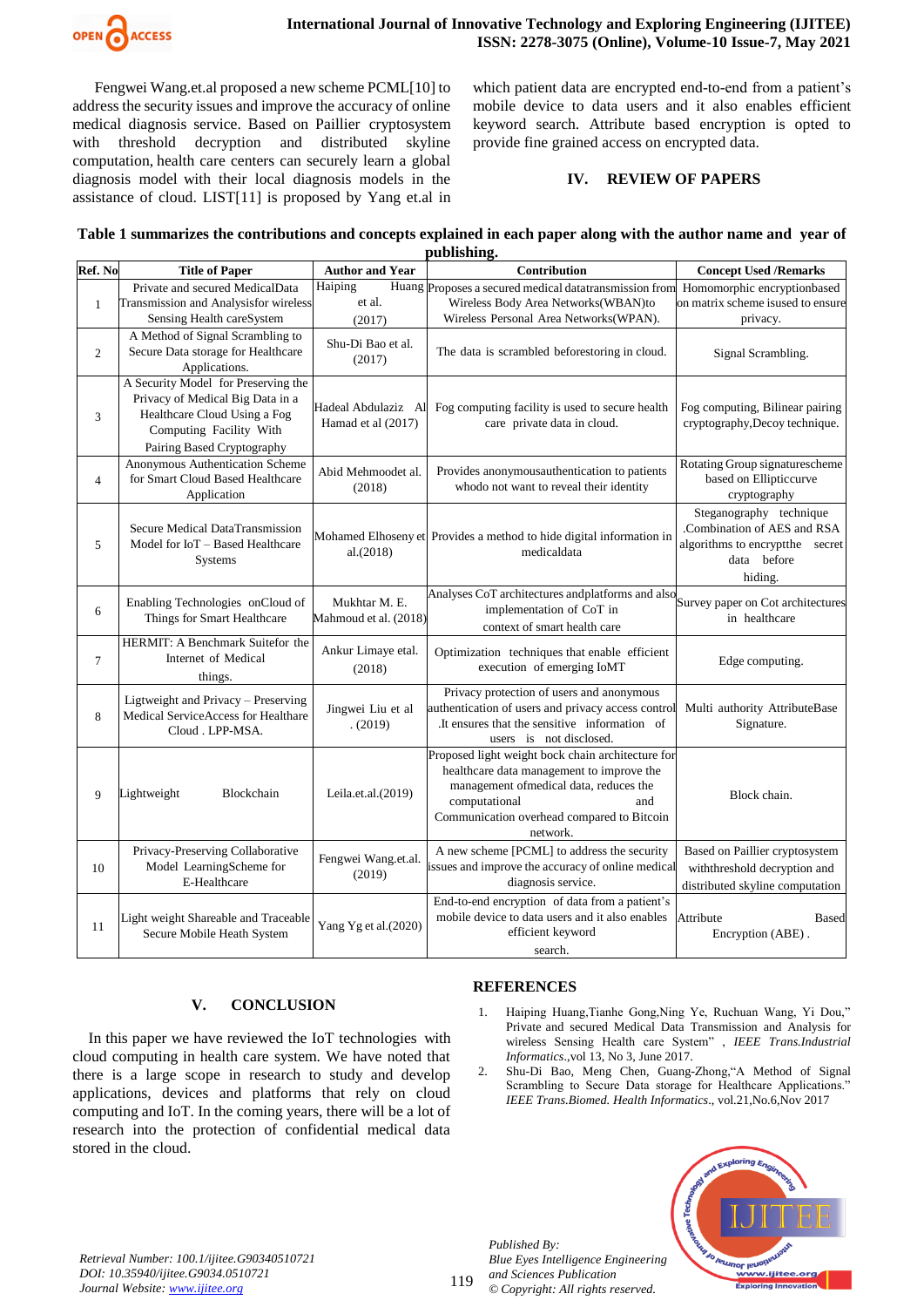- 3. Hadeal Abdulaziz Al Hamid, Sk Md Mianur Rahman, M. Shamim Hossain, Ahmad almogren, Atif Alamri, "A Security Model for Preserving the Privacy of Medical Big Data in a Healthcare Cloud Usinga Fog Computing Facility With Pairing Based Cryptography." , *IEEE Access*.,vol 5, 2017.
- 4. Abid Mehmood, Iynkaran Natgunanathan, Yog Xiang, Howard Poston, Yushu Zhang, "Anonymous Authentication Scheme for Smart Cloud Based Healthcare Application", *IEEE Access*.,vol 6, 2018.
- 5. Mohamed Elhoseny, Gustavo Ramirez-Gonzalez, Osama M, Abu-Elnasr, Shihab A Shawkat, ArunKumar N, Ahmed Farouk, "Secure Medical Data Transmission Model for IoT – Based Healthcare Systems", *IEEE Access Information Security,Telecommunication Applications*.,vol 6, 2018.
- 6. Mukhtar M e Mahmoud, Joel J P C Rodrigues, Syed Hassan Ahmed, Sayed Chhattan Shah, Jalal F Al-Muhtadi "Enabling Technologies on Cloud of Things for Smart Healthcare", *IEEE Access cyber threats, Countermeasures in Healthcare sector,*vol 6, 2018.
- 7. Ankur Limaye, Tosiron Adegbija,"HERMIT: A Benchmark Suite for theInternet of Medical things.", *IEEE Trans, Internet of Things,*vol 5, October 2018.
- 8. Jingwei Liu, Huifang Tang, Rong Sun, Xiaojiang Du,Mohsen Guizani, "Ligtweight and Privacy – Preserving Medical Service Access for Healthare Cloud . LPP-MSA.", *IEEE Access*.,vol 7, August, 2019.
- 9. Leila Ismail, Huned Materwala, Sherali Zeadally,"Lightweight Blockchain for Healthcare", *IEEE Access*.,vol 7, October, 2019.
- 10. Engwei Wang, Hui Zhu, Ximeng Liu, Rongxing Lu, Jiafeng Hua, Hui Li,"Privacy-Preserving Collaborative Model Learning Scheme for E-Healthcare", *IEEE Access*.,vol 7, November, 2019.
- 11. Yang Yang, Ximeng Liu, Robert H. Deng, Yingjiu Li,"Light weight Shareable and Traceable Secure Mobile Heath System", *IEEE Trans, Dependable and Secure Computing,*vol 17, January 2020.
- 12. Y.Yin,Y. Zeng, X. Chen, andY. Fan, ``The Internet of Things in healthcare: An overview,'' *J. Ind. Inf. Integr.*, vol. 1, pp. 3\_13, Mar. 2016.
- 13. Sandip Roy, Ashok Kumar Das, Santanu Chatterjee, Neeraj Kumar, Samiran Chattopadhyay, Joel J.P.C.Rodrigues, "Provably Secure Fine- Grained Data Access Control Over Multiple Cloud Servers I Mobile Cloud Computing Based Healthcare Applications", *IEEE Trans, Industrial Informatics,* vol 15, No 1, January 2019.
- 14. Huansheng Ning, Hong Liu, Laurence T . Yang, "Cybernity Security in the Internet of Things".
- 15. Owusu-Agyemang Kwabena, Zhen Qin, Tianming Zhuang, Zhiguang Qin, "MSCryptoNet: MultiScheme Privacy – Preserving Deep Learningin Cloud Computing", *IEEE Access*.,vol 7, March , 2019.
- 16. Hadi Habibzadeh, Karthik Dinesh, Omid Rajabi Shisvan, Andrew Boggio-Dandry, Gaurav Sharma, "A survey of Healthcare Internet of Things(HIoT): a Clinical Perspetive", *IEEE Trans, Internet of Things,*vol 17, January 2020.
- 17. S.M.Riazul Islam, Daehan Kwak, MD. Humaun Kabir, Mahmud Hossain, Kyung-SUP Kwak, "The Internet of Things for Health Care: A comprehensive Survey, *IEEE Access,*vol 13, January 2015Raman Dugyala, N Hanuman Reddy, N Chandra Sekhar Reddy, J Phani Prasad, "A Roadmap to Security in IoT", IJAE Reseach ISSN 0973- 4562, vol 12,2017.
- 18. Anoma Abade ," Security in Internet of things Using Attribute Based Encryption", JASC, ISSN NO: 0076-5131, vol 5, July 2018.
- 19. Rodrigo Roman, Pablo ajera, Javier Lopez, "Securing the Internet of Things", *IEEE Computer society,* September 2011.
- 20. Stephanie B Baker, Wei Xiang, Ian Atikson, "Internet of things for Smart Healthcare: Technologies, Challenges, and Opportunities", *IEEE Access,*vol 5, 2017.
- 21. AbdulAziz Shebab, Mohamed Elhoseny, Khan Muhammad, Arun Kumar Sangaiah, Po Yang, Haojun Huang, Guolin Hou, "Secure and Robust Fragile Watermarking Scheme for Medical Images", *IEEE Access,*vol 6, 2018.
- 22. Hao Jin,, Yan Luo, eilong Li, Jomol Mathew, " A Review of Secure and Privacy-Preserving Medical Data Sharing", *IEEE Access,*vol 7, 2019.
- 23. Ashraf Darwish Aboul Ella Hassanien, Mohamed Elhoseny, Arun Kumar Sangiah, Khan Muhammad, "The impact of the hybrid platform of internet of things and cloud computing on healthcare system: opportunities, challenges, and open problems", Journal of Ambient Intelligence and Humanized Computing, December 2017.
- 24. Al-Dahhan, R. R., Shi, Q., Lee, G. M., & Kifayat, K. (2019). Survey on revocation in ciphertext-policy attribute-based encryption. In *Sensors (Switzerland)* (Vol. 19, Issue 7, pp. 1–22).

*Retrieval Number: 100.1/ijitee.G90340510721 DOI: 10.35940/ijitee.G9034.0510721 Journal Website: www.ijitee.org*

https://doi.org/10.3390/s19071695

- 25. Ali, M., Sadeghi, M.-R., & Liu, X. (2020). Lightweight Revocable Hierarchical Attribute-Based Encryption for Internet of Things. *IEEE Access*, *8*, 23951–23964. https://doi.org/10.1109/access.2020.2969957
- 26. Bansal, S., & Kumar, Di. (2019). IoT Application Layer Protocols: Performance Analysis and Significance in Smart City. *2019 10th International Conference on Computing, Communication and Networking Technologies, ICCCNT 2019*, 1–6. https://doi.org/10.1109/ICCCNT45670.2019.8944807
- 27. Bellemou, A. M., García, A., Castillo, E., Benblidia, N., Anane, M., Álvarez-Bermejo, J. A., & Parrilla, L. (2019). Efficient implementation on low-cost SoC-FPGAs of TLSv1.2 protocol with ECC\_AES support for secure IoT coordinators. *Electronics (Switzerland)*, *8*(11), 1–18. https://doi.org/10.3390/electronics8111238
- Chen, X., Liu, Y., Chao, H. C., & Li, Y. (2020). Ciphertext-Policy Hierarchical Attribute-Based Encryption against Key-Delegation Abuse for IoT-Connected Healthcare System. *IEEE Access*, *8*, 86630–86650. https://doi.org/10.1109/ACCESS.2020.2986381
- 29. Fontaine, C. (2019). *About Homomorphic Encryption Implementation Progresses and Challenges*.
- 30. Goodman, N., Zwick, A., Spicer, Z., & Carlsen, N. (2020). Public engagement in smart city development: Lessons from communities in Canada's Smart City Challenge. *The Canadian Geographer / Le Géographe Canadien*, *June*. https://doi.org/10.1111/cag.12607
- 31. Hung, C. W., & Hsu, W. T. (2018). Power consumption and calculation requirement analysis of AES for WSN IoT. *Sensors (Switzerland)*, *18*(6). https://doi.org/10.3390/s18061675
- 32. Jaloudi, S. (2016). Open source software of smart city protocols current status and challenges. *2015 International Conference on Open Source Software Computing, OSSCOM 2015*. https://doi.org/10.1109/OSSCOM.2015.7372690
- 33. Jawhar, I., Mohamed, N., & Al-Jaroodi, J. (2018). Networking architectures and protocols for smart city systems. *Journal of Internet Services and Applications*, *9*(1). https://doi.org/10.1186/s13174-018-0097-0
- 34. Kalmeshwar, M., & K S, A. P. D. N. P. (2017). Internet Of Things: Architecture,Issues and Applications. *International Journal of Engineering Research and Applications*, *07*(06), 85–88. https://doi.org/10.9790/9622-0706048588
- 35. Khan, M. A., Sargento, S., & Luís, M. (2018). Data collection from smart-city sensors through large-scale urban vehicular networks. *IEEE Vehicular Technology Conference*, *2017*-*Septe*(August 2019), 1–6. https://doi.org/10.1109/VTCFall.2017.8288308
- 36. Kölsch, J., Heinz, C., Ratzke, A., & Grimm, C. (2019). Simulation-based performance validation of homomorphic encryption algorithms in the internet of things. *Future Internet*, *11*(10). https://doi.org/10.3390/FI11100218
- 37. Leveugle, R., Mkhinini, A., & Maistri, P. (2018). Hardware support for security in the internet of things: From lightweight countermeasures to accelerated homomorphic encryption. *Information (Switzerland)*, *9*(5). https://doi.org/10.3390/info9050114
- 38. Liao, T. L., Lin, H. R., Wan, P. Y., & Yan, J. J. (2019). Improved attribute-based encryption using chaos synchronization and its application to MQTT security. *Applied Sciences (Switzerland)*, *9*(20). https://doi.org/10.3390/app9204454
- 39. Narayanaswamy, S., & Kumar, A. V. (2019). Application layer security authentication protocols for the internet of things: A survey. *Advances in Science, Technology and Engineering Systems*, *4*(1), 317–328. https://doi.org/10.25046/aj040131
- 40. Peralta, G., Cid-Fuentes, R. G., Bilbao, J., & Crespo, P. M. (2019). Homomorphic encryption and network coding in IoT architectures: Advantages and future challenges. *Electronics (Switzerland)*, *8*(8), 1–14. https://doi.org/10.3390/electronics8080827
- 41. Rasori, M., Perazzo, P., & Dini, G. (2020). A lightweight and scalable attribute-based encryption system for smart cities. *Computer Communications*, *149*(May 2019), 78–89. https://doi.org/10.1016/j.comcom.2019.10.005

*Published By: Blue Eyes Intelligence Engineering and Sciences Publication © Copyright: All rights reserved.*



120